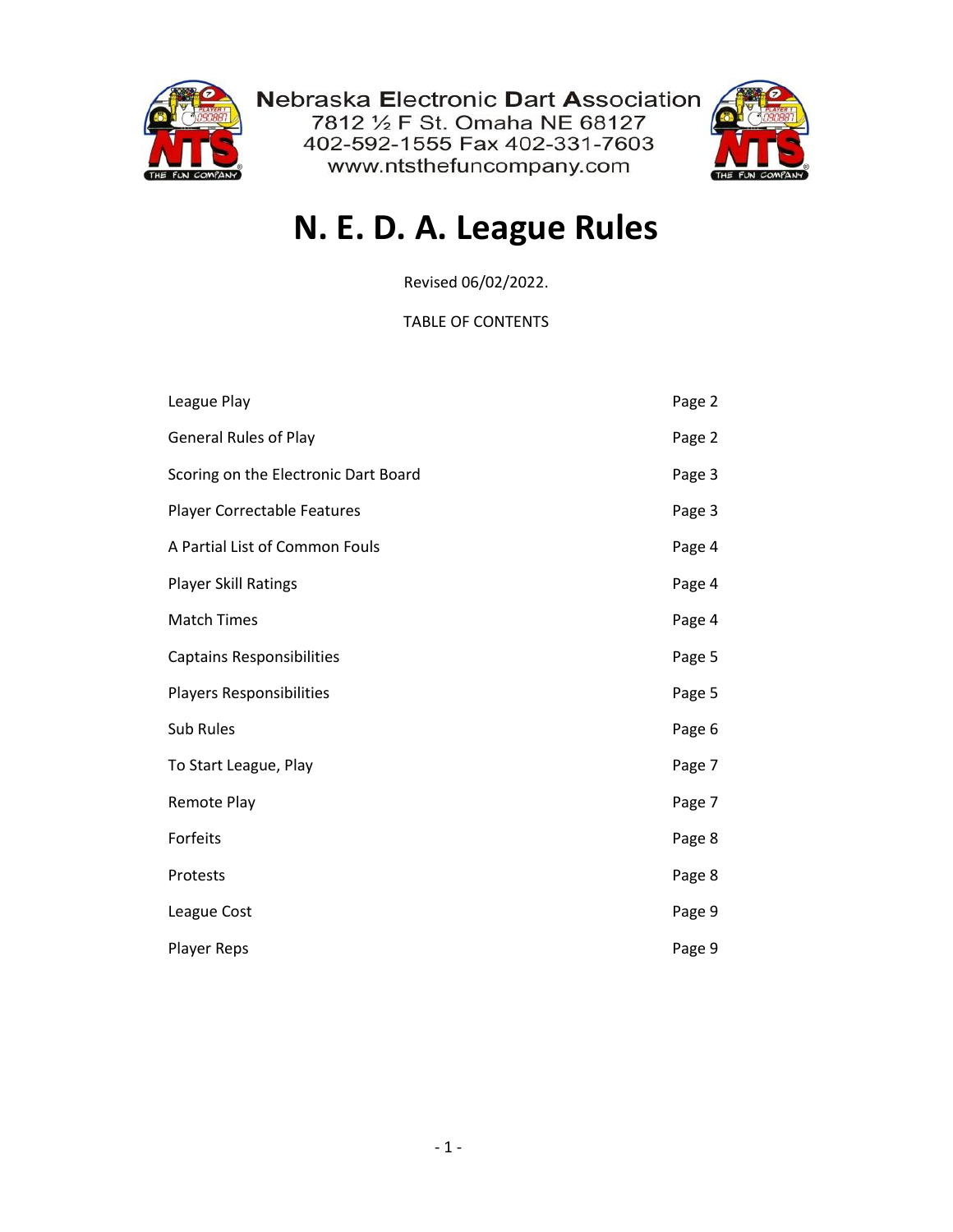The NEDA is an association to sponsor and promote electronic dart competition and dart leagues on Nebraska Technical Dart Boards. The league encourages our players to compete and have fun. Sportsmanship is fundamental to that pursuit and is required of all our players. NEDA is a member of the National Dart Association (NDA) and agrees to comply with all sanctioning guidelines. The sanctioning year is September 1 to August 31. Sanction fees will be divided over the 3 sessions: Midwest \$3, NDA \$8 and IOMA \$2.00. (IOMA sanction is only players who play in Iowa.)

# *League Play*

NEDA sponsors dart leagues playing on electronic dart boards in a Tavern setting. Leagues play cricket, "01" and combinations of the two. There are three sessions (summer  $\omega$  10wk and fall/winter  $\omega$  15wk).

"01" games begin with 501, or 701 with the player attempting to hit a combination of total points to bring the score down to zero. In stacked play all players are on one score. In non-stacked play a player's partners' score must be equal to or less than the combined opponent's scores or a block occurs (Freeze Rule). An out while blocked results in loss of game.

Most "01" games are played using a single bull, where both the inside circle and the outside circle count as 50 points, the exception is for double in/double out games the outer circle is 25 points and the inner "double" bull is worth 50 points.

In the game of cricket, the player/team attempts to close the 20s, 19s, 18s, 17s, 16s, 15s and bulls by hitting three of each. Points are obtained by hitting a number that is only closed by your team, when both teams have closed a number it will no longer score points. The first team to close all numbers and have the most points is the winner. Cricket is stacked and is always played using the double bull.

# **GENERAL RULES OF PLAY**

- 1. Players stand at the "throw" line, 96 inches horizontally from the face of the dart board. It is legal to lean over the line. Player may step on, but not across, the line.
- 2. Players may use their own darts if they meet the following specifications:
	- a. They must be plastic tip darts.
	- b. Darts may not exceed 8" in total length.
	- c. Flights may be no wider than 3/4", as measured from shaft to flight edge, and may not have more than four wings.
	- d. A complete dart may not exceed 20 grams in weight.
- 3. Darts must be thrown only when the machine instructs to "Throw Darts" and the proper player's name or position is displayed.
- 4. A player always has the right to throw three darts per turn, although it is not required. A player may throw fewer than three darts by pushing the player change button to end their turn.
- *5.* Any dart thrown counts as a throw, whether it is registered on the machine. A throw counts if it misses the board or bounces off the board completely. A player may not throw any dart over again. *Dropped darts are not counted as throw.*
- 6. Darts on the board may not be touched until the turn is over, the "Player Change" is activated, and the machine recognizes the end of the turn. Exception: When a dart is in the board and machine reads "Stuck Segment", that dart must be removed before other darts are thrown.
- 7. A round is defined as the period from the end of a player's turn to the start of their next turn. In a game that is played with two players sharing a score, a round is defined as the period from the end of a players turn to the start of their partner's turn.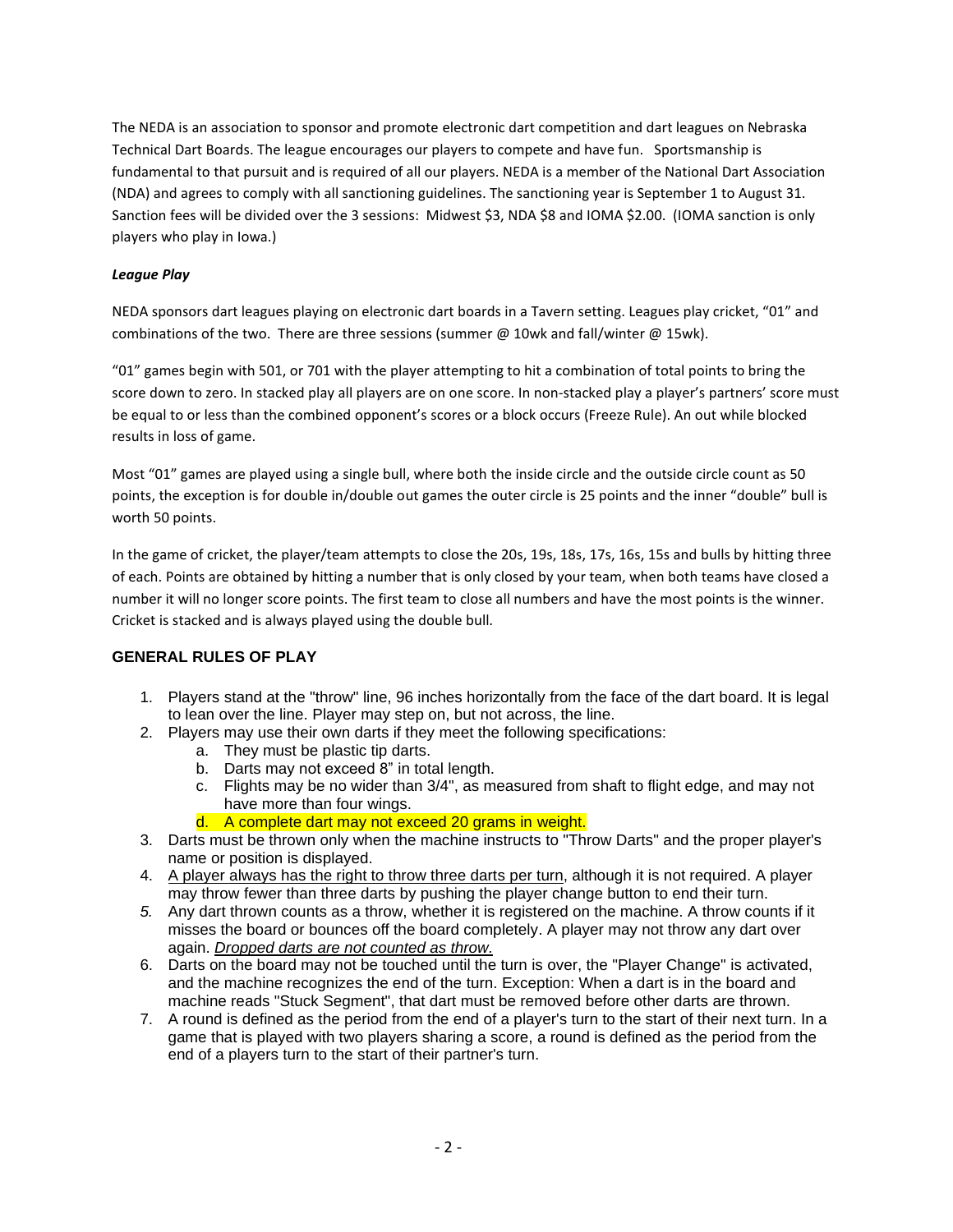# **SCORING ON THE ELECTRONIC DART MACHINE**

- 1. The score recorded by the machine is the score that the player receives, and the players accept that the machine is always right, with the following exceptions:
	- A. **"Last Dart-Winning Dart"** If the machine was displaying the "Throw Darts" message and all other rules were followed, and the dart is sticking in the exact number needed to take out a game, regardless of score displayed by said dart, it will be scored as a win.
	- B. A dart that sticks in the board and registers as a dart thrown but does not score will be corrected (*the dart shows as "missed" or "blank"*) back up and manually score to correct.
- 2. No dart can score more than once per turn. Any dart that registers two or more times will be corrected by removing the extra points awarded by using the backup button.
- 3. If a dart bounces off the board it is considered a dart thrown even if it does not score. It may not be thrown again. You will need to press player change when this happens.
- 4. If a dart is thrown before the "Throw Darts" message lights, the dart will not score and is considered a dart thrown. It may not be thrown again.
- 5. **The CANCEL button is NOT a backup button** Pushing it will end the match and team that cancelled will forfeit remaining games.

# **PLAYER CORRECTABLE FEATURES**

It is each player's responsibility to see that the machine is displaying the appropriate player's name or position prior to throwing the darts. Play is stopped immediately when the infraction is noticed.

The backup feature should be used to correct the following player errors:

- Shooting out of turn.
- Wrong player shooting.
- Manually scored darts.

If a player has thrown no more than three darts during his/her turn, he/she will be allowed to make use of the backup feature per the following rules.

- 1. Corrections should be made by opposing team. Remote Leagues the other team must be called.
- 2. If the player throws while the machine is displaying that player's partner or an opponent's number, this will not constitute a foul. If the player has thrown no more than three darts, the backup feature should be used in the presence of both team captains to remove the darts thrown by that player. The game then proceeds normally with the correct player shooting next.
- 3. If a player throws all three darts on his/her partner's score and the following opponent throws his/her darts before the infraction is noticed. The backup feature will be used to remove all darts involved in the infraction. Play will restart with the correct player from the offending team. The following opponent would have the option of rethrowing or keeping his/her original score. When making changes, players should note scores that might need to be reentered. If the darts played can't be backed up enough, the team that shot out of turn will lose the game.
- 4. Manually scored points on an opponent's score, players own score, or partner's score uses the backup feature to remove the manually scored points. Advance players change button to the correct player position and continue play.

Players not in compliance with the rules are said to have committed a foul. During league play there is no official to make foul calls. Since many foul calls are judgments, players should calmly discuss perceived infractions and attempt to resolve them. If unable to do so, play should continue, and a complaint made to NEDA the next day - no disagreement is worth fighting and it will not be tolerated.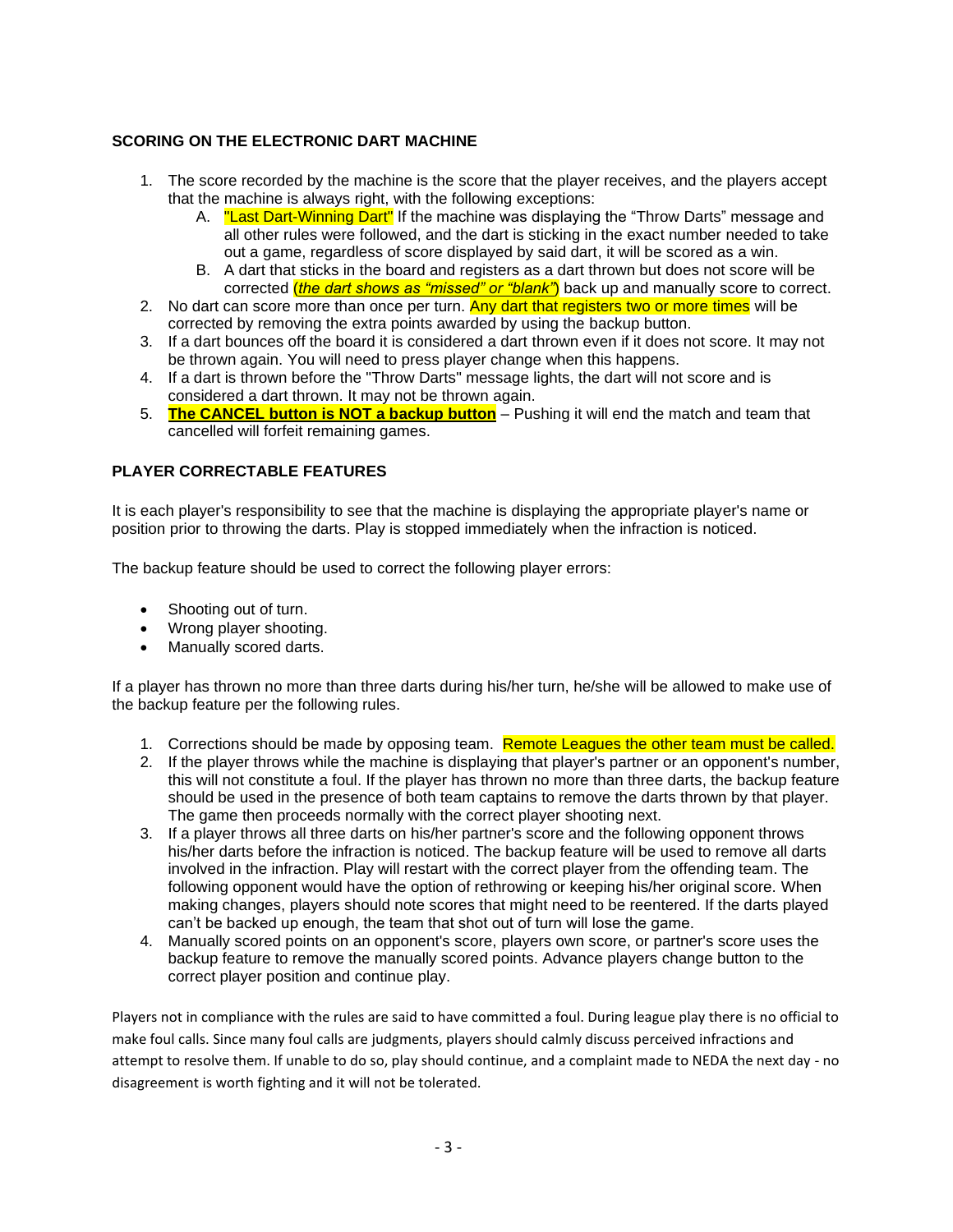Committing a foul may lead to loss of darts in hand, loss of a turn, loss of a game, loss of a match or expulsion from the tavern, the league, or any associated sponsored events. This decision is made by a league coordinator, or at a player representatives meeting. Player reps are elected once yearly for a term of one year by the general player membership. A player rep has no authority except when meeting as a body. They will be called when a ruling by the coordinator is disputed and to decide what penalties if any apply. This is necessary when the infraction is not cut and dried, or when there are various sides that must be considered. Player reps are expected to be conversant with the rules and available to answer rule questions from other players when the office is not open.

# *A Partial List of Common Fouls*

- 1. The backup button should be used if possible, to correct a foul. If the backup button is used, it is as if the foul never occurred.
- 2. Player crosses the foul line before all 3 darts have been thrown the player 1st receives a warning, an official may then observe BOTH teams for a foul. Failure to remain behind the line until darts are thrown and have hit the board will result in loss of remaining darts in hand, if the third dart – loss of the next turns darts. Repeated infractions may result in loss of game or match at the league official's discretion.
- 3. There are no practice darts allowed after a match has begun. Dart thrown on the wrong board is considered a dart thrown – if all 3 darts are thrown, the players turn is over. Do not stand at line or throw at board while playing remote if it's the other teams turn to shoot.
- 4. It is always the players' responsibility to watch the board and shoot during their turn. If a player wins the game while shooting out of turn it is loss of game (this not correctable).
- 5. If a player "wins" the game during a round in which his partner committed a foul, it is loss of game. Must notify the office the next day.
- 6. *Abuse of the equipment will not be tolerated* and may result in expulsion from the match or league as well as monetary reparations to repair the damage done.
- 7. If a board resets during a game because of abuse it is loss of game. If a board resets due to power failure or interruption, play should resume at that point when the board comes back on. If the board does not restart notify the office the NEDA 402-592-1555 Immediately.
- 8. *Physical contact, poor sportsmanship or unethical conduct will not be tolerated*. Violators can be suspended for a minimum of a one season, up to the maximum of league expulsion.
- 9. All decisions by the league coordinator or the player rep committee will be final.

# *Player Skill Ratings*

NEDA uses PPD (points per dart) and MPR (marks per dart) to rank our players. PPD is used in '01 games and is the total points per round divided by the number of darts thrown. MPR is used in cricket and is the total number of marks scored divided by the total number of darts thrown. A player needs to play in at least 12 league games in a season to establish an average. A player participating in multiple leagues or divisions will be given the highest average achieved. NEDA reserves the right to restrict leagues a player is eligible to play based on known ability. A new player coming into the leagues will be assigned an MPR of 1.9 and a PPD of 17.5. If a player has an established MPR, multiply by 10 to get PPD, if a player has an established PPD, divide by 10 to get MPR. All available Stats, even from city are subject to review to guard against possible "sandbagging". If it's determined that a player is guilty, the higher average will be used. The offending team may lose their place, earnings, and trophies from the City Tournament. New players from other league systems should call office with their average.

# *Match Times*

Match **STARTING** time is either 4:00pm or 7:30pm (real time). **Players have a 15-minute grace period**, this is not to be abused. Matches should be started during this time or they are subject to forfeit. Rescheduling a match requires a 4-hour notice (2 hours if due to inclement weather). **The NEDA office must be notified of forfeits or rescheduled matches 402-592-1555.** There must be a pre match contact some time during the day of the match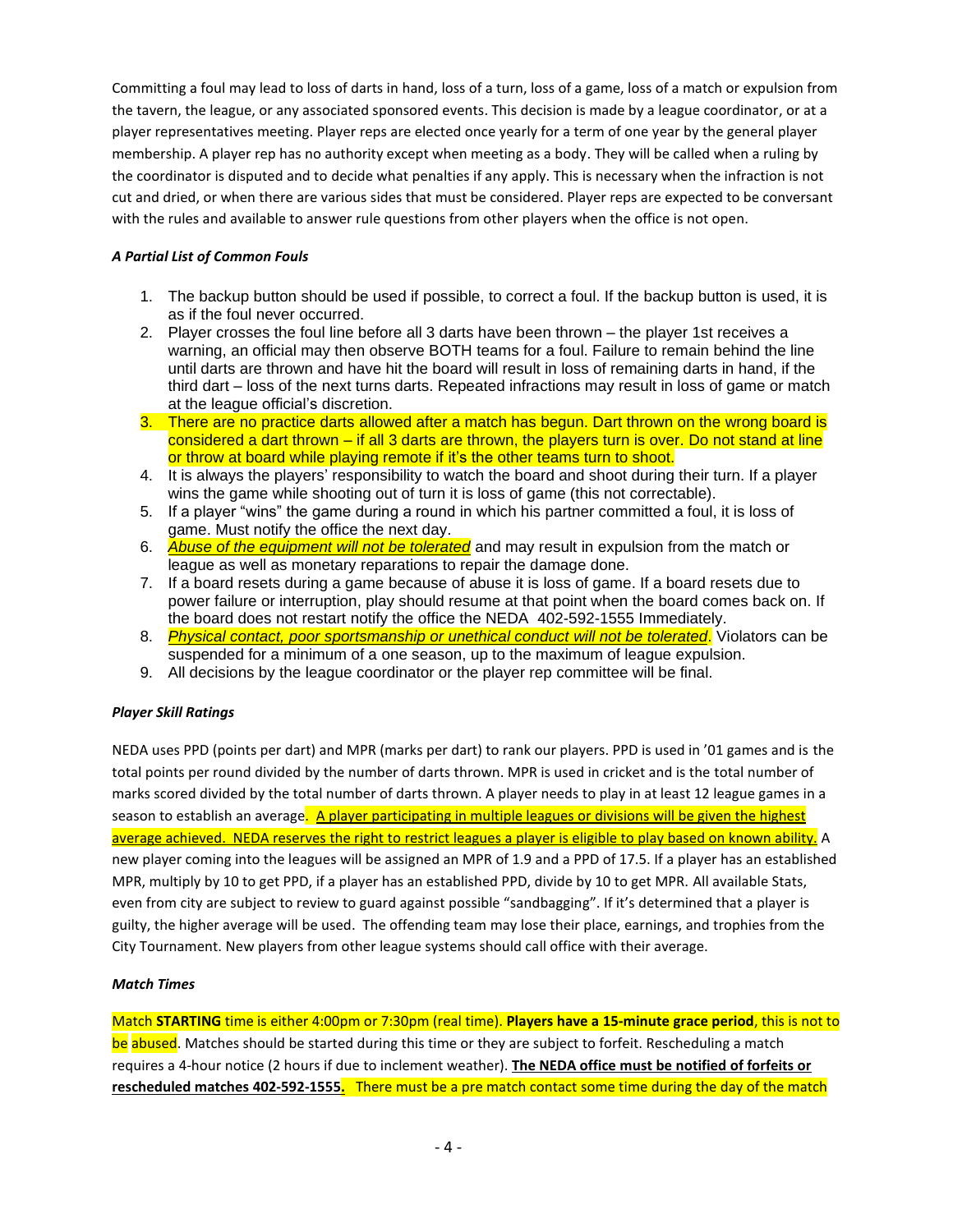to ensure that both teams are ready and if there are any problems during league you have a contract to get ahold of. If you text or leave a message you need a response from the other team.

## **Make up matches are allowed until the date posted on your schedule.**

After a match starts, play will continue in a timely manner, with team members prepared to throw when it's their turn. Failure to do so can be deemed unsportsmanlike conduct, and the offending players' turn may be skipped. Nebraska and Iowa are nonsmoking; "smoke breaks" should be timed so as not to interfere with play.

# *League rules apply to approximately 15 minutes after the match has ended.*

Captains may agree to change starting times or rescheduling of a match under Gentlemen's Rules, this is binding. The office should be notified by both teams of these changes.

## *Captains Responsibilities*

- 1. Know the rules available on NEDA website.
- 2. If your machine does not have league info call 402-592-1555 A.S.A.P.
- 3. Collect team dues: (See league cost sheet page 9 for your league info) \$5.00 per person plus quarters for the games.
- 4. Notify the league office and other team captain or any player on the team & make arrangements for rescheduling of the match at least 4 hours prior to match time (2 hours if due to inclement weather) 402- 592-1555. Make sure you have a confirmation from the team either verbal or by text.
- 5. Team captains without a valid phone number listed cannot forfeit team not showing up. Your team will not be allowed to play in any remote league.
- 6. Rescheduled matches can be played until the date posted on your schedule.
- 7. Shooting under any name other than full first and last name will cost your team all games for that match. Must correct within 24 hours (402-592-1555).
- 8. Both teams will receive a plaque if there is a tie for 1st or 2nd
- 9. If a player is being used who is under 21 years of age, it is the Captains responsibility to contact the bar for approval of a minor.
- 10. A bar round is not required by league rules. Bar round are what you have been drinking. (A glass for a pitcher is the common practice). Bar rules will be the final arbiter. It is not mandatory for the bar to pay quarters.

#### *Players Responsibilities*

- 1. Be sure the machine is displaying your name before shooting.
- 2. Show up on time and ready to shoot (4:00 or 7:30).
- 3. Be ready to shoot in a timely manner. If breaks accure in game they must be documented by text messages between the teams
- 4. Demonstrate the good sportsmanship that has made darts the popular sport that it has become.

**REGULAR TEAM MEMBERS**: *Using subs may result in you not having regular team members with enough games for city (50% of all available games played required).*

**Bronze, Silver, Gold, Women's, or Open teams consist of four regular players. All 4-player teams can only use two subs on a given night.** 

**Mixed Trips or Open Trips teams consist of three regular players. All 3 Trips teams can only use one sub on any given night.**

**Doubles consist of two regular players. All 2 player teams can only use one sub on a given night.**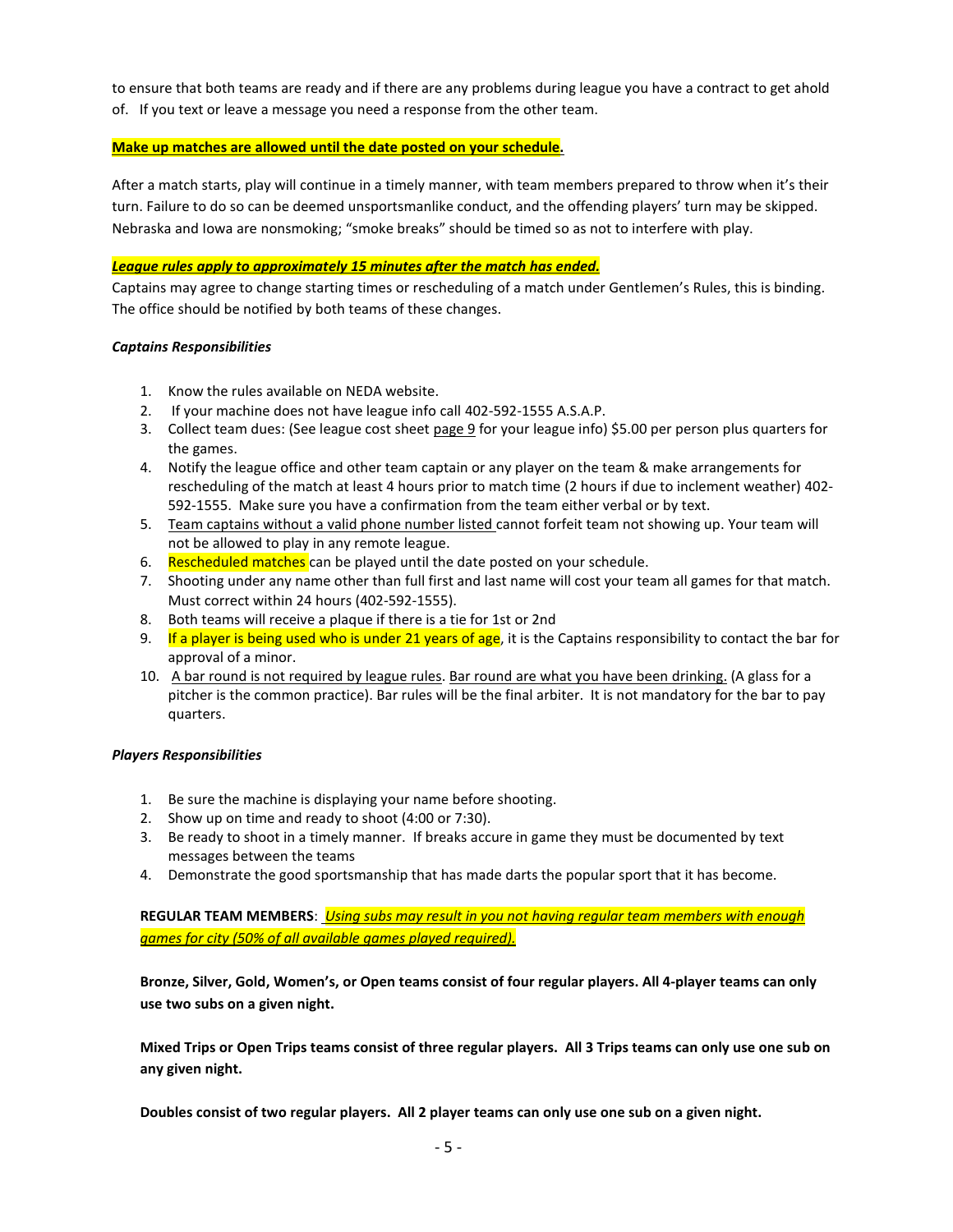- Player's ratings are determined by the highest MPR or PPD from a legitimate league. Some league levels have a team cap (maximum combined MPR) this is printed at the top of your league schedule. At no time can a team total MPR exceed this cap, this includes when using a new sub. Please check with office before adding anyone to your team.
- The players with 50% of all available games played will be considered the regular team members. These will be the players covered under the substitution rules.
- If a team must replace a regular team member, the captain must contact the league office for approval to ensure that the player is a legal replacement.
- Team captain may request that a regular player or a team sub be removed at any time. This will not change any of the requirements for the 50% rule or for the rules listed below for subs.

## SUBSTITUTE PLAYERS

**All substitute names must be entered in full at the dart game, including first and last name. It is the captain's responsibility to enter the correct name for any player on the team and averages if this applies. Failure to do so will result in loss of all games played and that player and stats removed from roster. If you have a new team player, you must notify the league office to update your roster. Captains, you have only until the next day to comply!** 

- Substitute players listed on your roster must still fall within the substitute guidelines listed below to be a legal substitute.
- Marks per Round (MPR) for Cricket and Points per Dart (PPD) for 01 are the only skill ratings used for substitute player approval. All skill ratings must be from a legitimate league and be properly calculated. Stats from non-NTS area leagues and/or known ability may also be used for players. If the player has no stats, the captain must call the league office for approval and that player will have to stay within the substitute guidelines for that match. If not, they will be considered an illegal substitute. If you have any substitute player questions, please call.

**City Team Players:** All regular team members must have 50% of the games played for the division played**.** If your team doesn't have all regular players with 50% of all available games you do not have a team for city (7 weeks of league play for 15-week league, 7 weeks for 14-week league and 5 weeks for 10-week league). You cannot replace a player who has less than the required percentage of games with a sub, as they are not a regular player. This applies to all league formats.

**Subs for City:** A team sub must have subbed for the player or player's they are replacing for no less than a total of **4 weeks for Fall/Winter and 3 weeks for summer**. Sub will be allowed to replace the regular player subbed for or if said sub was able to legally sub for all players on the team, sub can now replace any of the team players at city.

**A non-team sub**: Is any player listed in the end of season stat book with an MPR/PPD equal to or less than the player they are replacing.

For City Play-offs: Subs must be approved by the office 402-592-1555.

**Teams will notify the office 402-592-1555 for City Tournaments.**

#### **Ghost Players**

1. Ghost players will receive 50 points per round, for the first three rounds in 01games, in cricket and the  $13<sup>th</sup>$  or 15th game- ghost skips turn. During tournaments, if the player being substituted for arrives, they may not play in a game that has already started, but may play in the next game they are eligible to play in. Teams playing in equalizer leagues will receive the missing players' average for the first 3 rounds in 501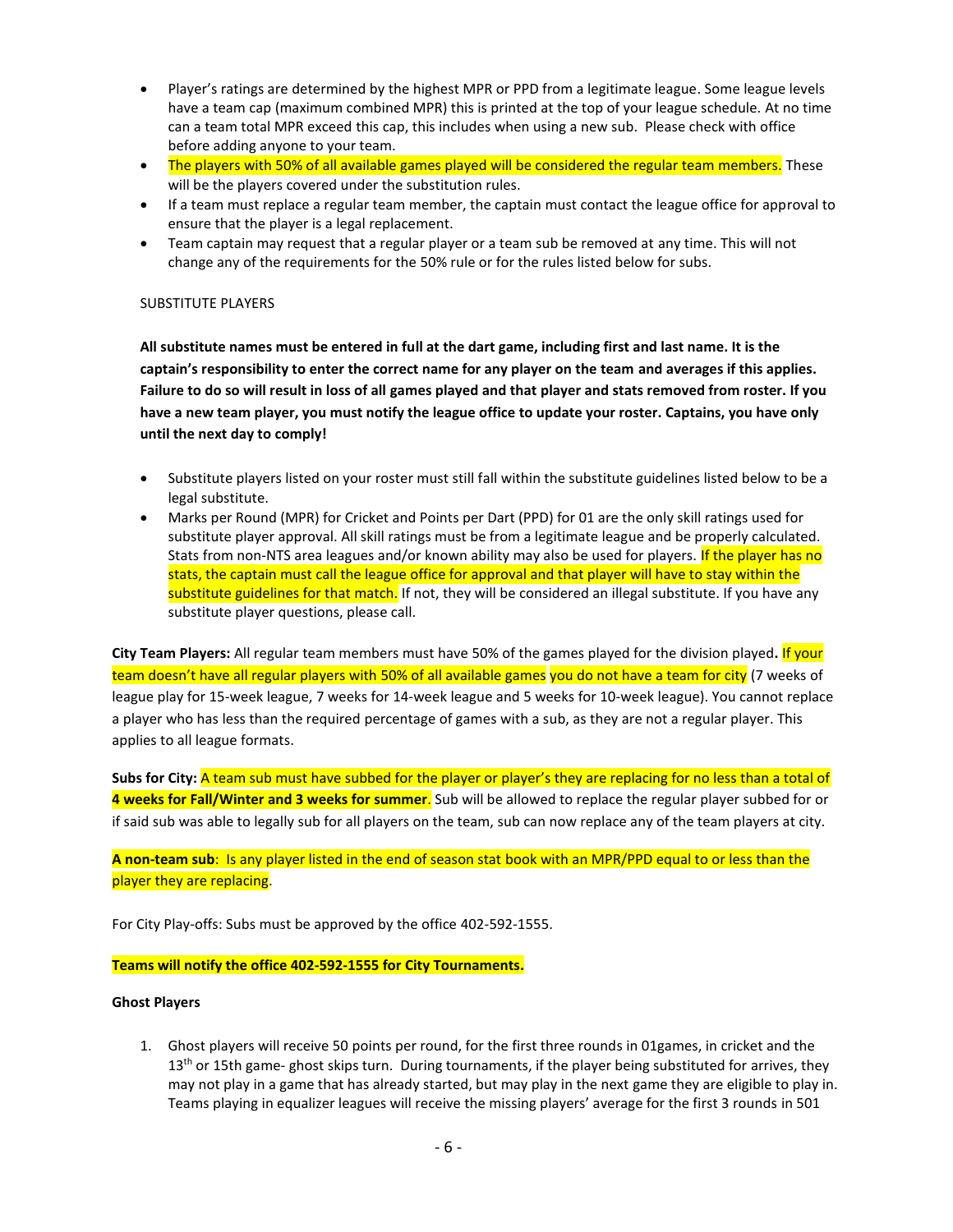games. The ghost player will use the averages of the missing player to setup cricket and 701 but will receive no additional points (skip this players' turn).

# *To Start League play on a Fire, follow the below, for remote play please see video on website @ntsthefuncompany.com.*

# *If playing in person:*

Home Team should select League. DO NOT INSERT MONEY UNTIL ALL STEPS FINISHED, if there is a problem only the \$5.00 league fees can be refunded.

- 1. Press League Play
- 2. Select your league.
- 3. Select your team name.
	- a. Choose your order of play (this is the way game 15 will be played) 1/ 3, 2 /4 will shoot same score.

## *Remote Play:*

- 4. Contact with the other team is mandatory with two-way communication.
- 5. Captain must have a valid phone number and must answer incoming calls on league night.
- 6. Make sure board is set up under league mode/Remote Play. If you need help in how to do this, please review the Remote Video posted on the ntsthefuncompany.com website.
- 7. Call opposing team captain to be sure they are present. Do not insert any money until other team is on camera, you are now ready to start play. Never put more money than your league fee plus game quarters. At the start of the first game all money for the match should be in the boards.
- 8. Starting time is 4:00 PM or 7:30 PM be ready to play at correct time.
- 9. The Pause button is not to be abused.

# TO CHANGE SHOOTING ORDER:

- 1. Press arrow by name you want to change, press arrow next to player you want at that position. When finished press accept.
- 2. Four player Mixed leagues the Ladies will be 1 & 3. Men will be 2 & 4. Two player Mixed & Mixed Trips -**Ladies must be #1**.
- 3. TO ENTER A SUBSTITUTE PLAYER that has been approved by the office:
	- 1. Press arrow by name you want to change, Press then chose substitute player.
	- 2. Press up/down arrow select your sub or type in approved new Sub, you must type in first name space, last name.
	- 3. Equalizer leagues you must put in players correct average now, both PPD and MPR putting in the wrong average will result in an automatic eight game loss.
	- 4. When finished press accept.
- 4. At this time machine will ask for your league fee ONLY, this will be \$20.00 four-person team / \$10.00 for a two-person team / \$15.00 Trips.
- 5. It is now the away teams turn to repeat steps above.
- 6. With all league fees entered it is now time to insert game money needed for match. Both teams insert your game fee now.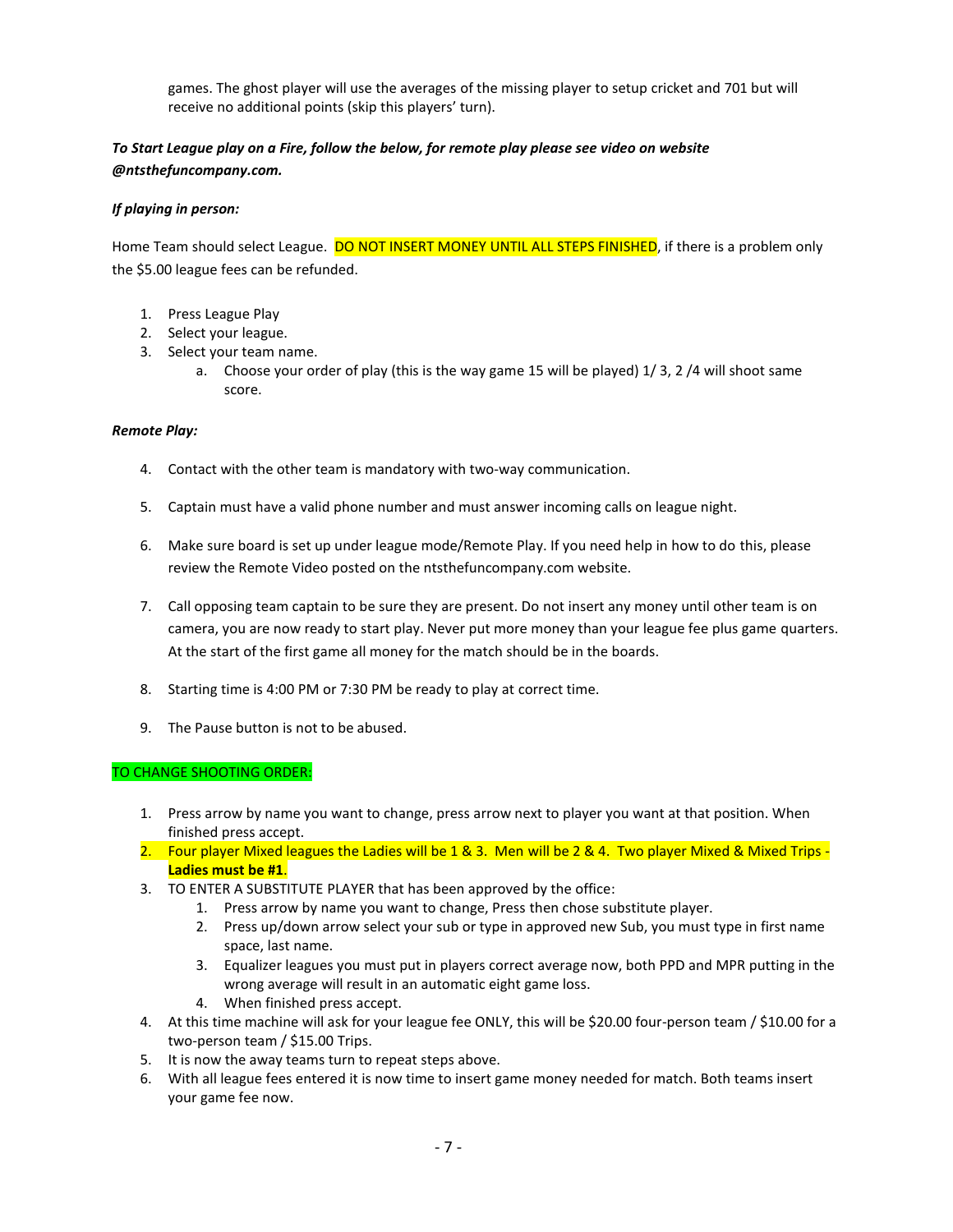# **Forfeits: If prior contact is made Forfeits will be at a minimum**

- 1. All forfeits are subject to review.
- 2. Your team will not be allowed to participate in City or receive trophies if you have a combined total of two matches not played or forfeited.
- 3. Your team will be dropped from the league and scores adjusted (forfeiting all monies paid) if you have "3" matches not played, this is a combined total of "forfeits and/or not played or rescheduled matches" during the season.
- 4. *Your team will be dropped from the league and scores adjusted (forfeiting all monies paid), if your team is forfeited (your team is a no-show), either of the last two scheduled matches* of the season.
- 5. If the opposing team is not there ready to play by 4:15 (Sun 4pm league) or 7:45 (7:30 leagues) they are subject to FORFEIT, A-D below must be followed to receive the forfeit!
	- a. Call the bar of the team that is not present and inquire. \*Captains without a valid phone number listed cannot forfeit a team.
	- b. The team present should follow steps 1-5 under to start league play. Then choose your team again as VISITING TEAM, accept. Since the teams are the same the screen will ask "is this a forfeit" Press enter for yes, it will ask who is authorizing the forfeit, select the captain's name and press enter. Please note doing the above time stamps to forfeit.
	- c. Call 402-592-1555 to confirm forfeit the next day.
	- d. Forfeit must be taken at correct time and at your team's bar to count. Call 592-1555 and report forfeit you will put in at bar.
	- e. If the team shows up before you leave, teams can agree to play the match, but team captains must call 402-592-1555. If they do not agree then the team that was forfeited should call 592- 1555 for instructions.

# *Protests*

Call 402-592-1555 or player rep if before 10 pm or after 9 am next day. Complete the match. Don't get mad at other team, as most protests can be resolved.

- 1. Notify the NEDA office @ 402-592-1555 as soon as possible.
- 2. Please write yourself a note while still fresh and deliver to NEDA (list the protest situation, the reason, & phone numbers of both captains).
- 3. The protesting captain has 5 days to notify the NEDA office of the official protest.
- 4. Both team captains will be notified of the Players' rep meeting.
- 5. Teams who are over the league limit or cap will lose all games in that match; **THIS IS AUTOMATIC**. Games played in these matches will not count towards players' total games.

#### *City Playoff Tournament Schedule*

- 1. **City Playoffs can and will start before league has ended**. If your team plays in the city tournament, you must finish all remaining league matches or your team will be dropped, and all monies forfeited. Information will be available at the NTS website ntsthefuncompany.com.
- 2. Players can only shoot on one team per City Playoff.
- 3. The \$0.25 of the \$5 per player each night of league is paid out as prize fund for each City Playoff; this is added to your league payback.
- 4. Players winning a City Tournament can receive a jacket; polo shirt or the equivalent cash, extras may be ordered at your City that night cost predetermined cost. Extra plaques can be ordered for \$15.

#### *Individual league information*